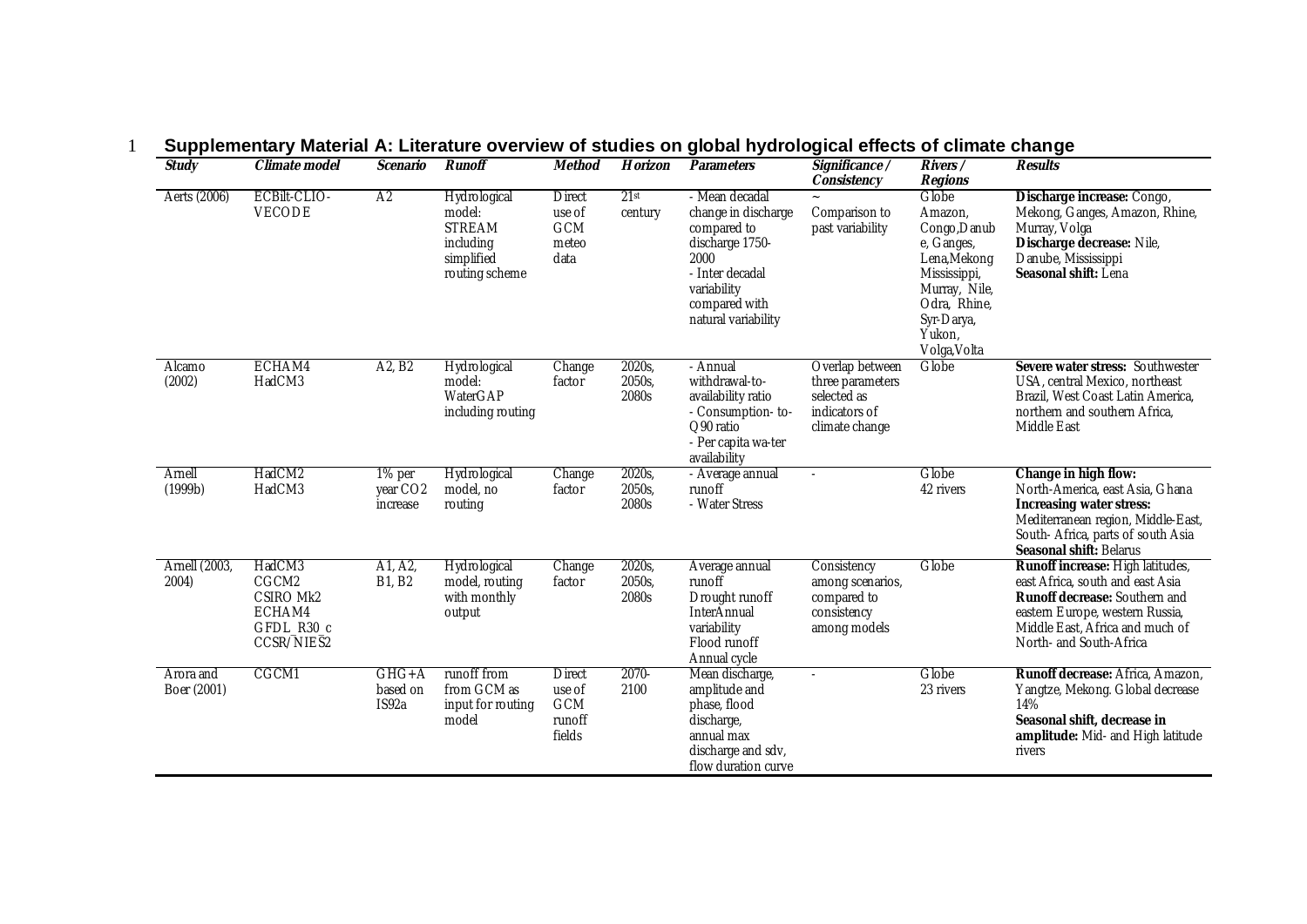| Study            | Climate model                                                             | Scenario                                     | Runoff                                                      | Method                                                     | Horizon          | Parameters                                                                                   | Significance /<br>Consistency                                                                                                   | $Rivers$ /<br>Regions        | Results                                                                                                                                                                                                                                                                                                                                                                |
|------------------|---------------------------------------------------------------------------|----------------------------------------------|-------------------------------------------------------------|------------------------------------------------------------|------------------|----------------------------------------------------------------------------------------------|---------------------------------------------------------------------------------------------------------------------------------|------------------------------|------------------------------------------------------------------------------------------------------------------------------------------------------------------------------------------------------------------------------------------------------------------------------------------------------------------------------------------------------------------------|
| Manabe<br>(2004) | <b>GFDL-GCM</b><br>ensemble of 8<br>experiments                           | IS92a<br>CO <sub>2</sub><br>quadrup-<br>ling | Discharge<br>derived from<br>runoff fields<br>GCMs          | <b>D</b> irect<br>use of<br><b>GCM</b><br>runoff<br>fields | 2050             | Change in annual<br>mean runoff<br>Spatial pattern of<br>change in seasonal<br>soil moisture |                                                                                                                                 | Globe<br>42 rivers           | Discharge increase: globally<br>7.3% by 2050, Arctic rivers, Brazil,<br>Andes, northern India, Tibet,<br>Indonesia, West-Africa, Amazon,<br>Ganges, Brahmaputra<br>Discharge decrease: Nile,<br>Mekong<br>Soil moisture decrease: North-<br>America, Mediterranean Coast,<br>northeast China, grasslands of<br>Africa and southern and western<br>regions of Australia |
| Milly (2005)     | 12 GCMs (best<br>models from<br>ensemble of 21<br><b>IPCC AR4 models)</b> | A <sub>1</sub> B                             | Runoff fields<br>from GCMs as<br>input for routing<br>model | <b>Direct</b><br>use of<br><b>GCM</b><br>runoff<br>fields  | $2041 -$<br>2060 | Annual mean<br>change compared<br>with past trends                                           | Number of<br>models showing<br>positive changes<br>minus number of<br>models showing<br>negative change                         | Globe                        | Runoff decrease: Southern<br>Europe, Middle-East, mid-latitude<br>western North-America, southern<br>Africa<br>Runoff increase: High latitude<br>North-America, Eurasia, South-<br>America, eastern equatorial Africa                                                                                                                                                  |
| Nohara<br>(2006) | ensemble of 19<br>AOGCMs (part of<br>IPCC AR4)                            | A1B                                          | runoff fields<br>from GCM as<br>input for routing<br>model  | <b>Direct</b><br>use of<br><b>GCM</b><br>runoff<br>fields  | 2100             | Mean annual<br>change in runoff<br>River regimes                                             | - Ensemble<br>change relative<br>to intermodel<br>variability of the<br>change signal<br>- GCM<br>deviations for<br>control run | Globe,<br>24 major<br>rivers | Discharge increase: Northern<br>Hemisphere (Arctic rivers),<br>southern to eastern Asia (Mekong,<br>Ganges), central Africa<br>Discharge decrease: Central<br>America, southern Africa,<br>Mediterranean region, southern<br>North-America, Rhine, Danube<br>Seasonal shift: Arctic and mid-<br>latitude rivers                                                        |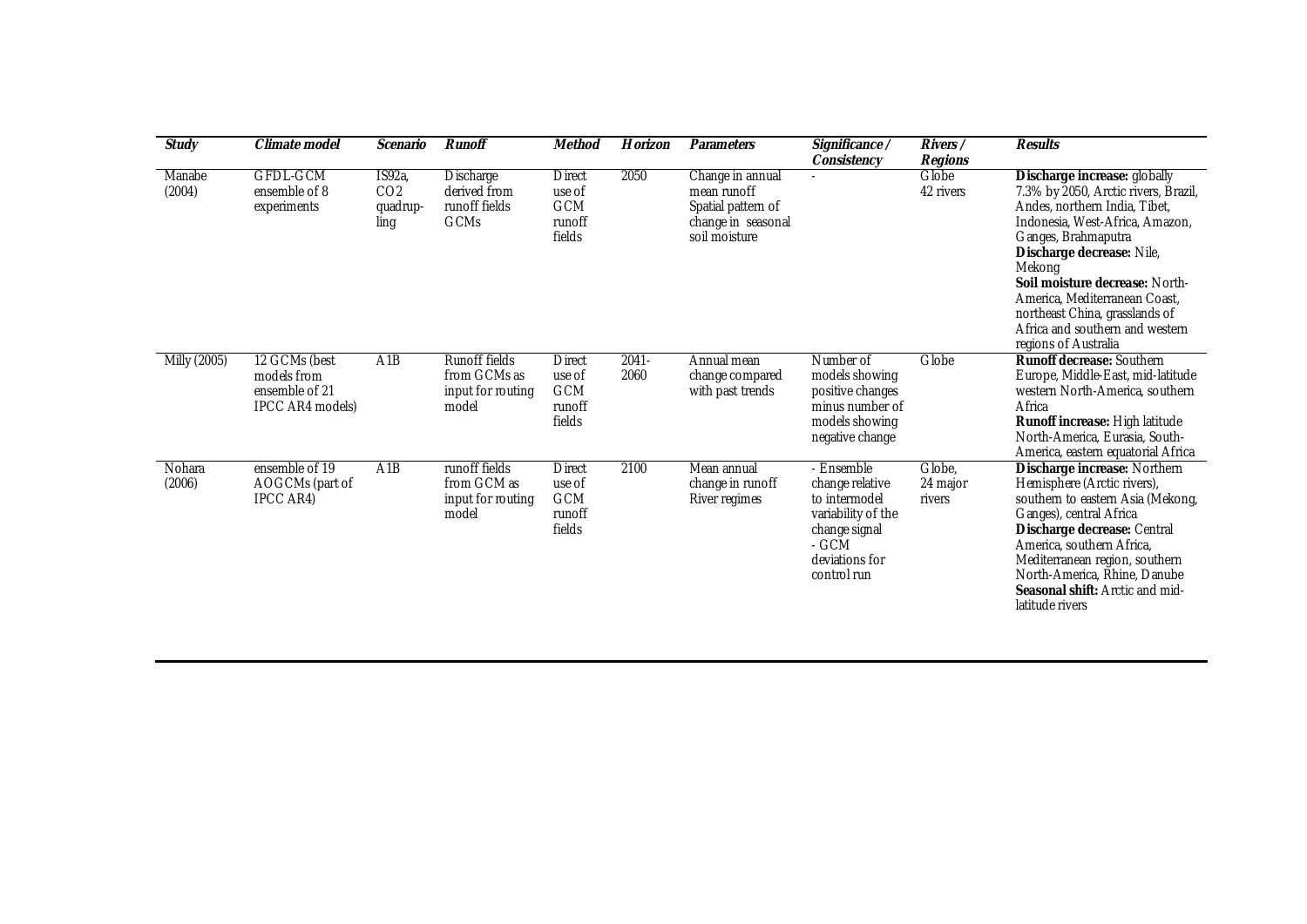| Study                | Climate model                                                                                                                                                    | Scenario                              | Runoff                                                    | Method                                                                                            | Horizon      | Parameters                                                                                                                        | Significance /<br>Consistency                                                                                        | Rivers /<br>Regions                                                                                              | Results                                                                                                                                                                                   |
|----------------------|------------------------------------------------------------------------------------------------------------------------------------------------------------------|---------------------------------------|-----------------------------------------------------------|---------------------------------------------------------------------------------------------------|--------------|-----------------------------------------------------------------------------------------------------------------------------------|----------------------------------------------------------------------------------------------------------------------|------------------------------------------------------------------------------------------------------------------|-------------------------------------------------------------------------------------------------------------------------------------------------------------------------------------------|
| Nijssen<br>(2001)    | HCCPR-CM2,<br>HCCPR-MC3.<br>ECHAM4, DOE-<br>PCM3 (selected on<br>resolution out of<br>eight GCMs)                                                                | IS92a,<br>A,B,C                       | Hydrological<br>model: VIC<br>including routing           | Basin<br>wide<br>change<br>factor                                                                 | 2025<br>2045 | Annual<br>hydrological cycle<br>Change in water<br>balance<br>Seasonal change<br>Moisture deficit<br>periods<br>Basin sensitivity |                                                                                                                      | Amazon,<br>Amur.<br>MacKenzie.<br>Xi, Mekong,<br>Yellow River,<br>Yenisei.<br>Mississippi,<br>Severnaya<br>Dvina | Discharge increase: Arctic rivers<br>Discharge decrease:<br>mid-latitude and tropic basins<br>Seasonal shift: Arctic rivers                                                               |
| Vörösmarty<br>(2000) | HadCM2, CGCM1                                                                                                                                                    |                                       | Hydrological<br>model: WBM<br>including routing           | <b>Direct</b><br>use of<br><b>GCM</b><br>meteo ata<br>Change<br>factor for<br>discharge<br>change | 2025         | Water stress<br>Annual runoff                                                                                                     |                                                                                                                      | Globe                                                                                                            | Decreased water availability:<br>East Africa, southeast Asia,<br>Mexico, Spain, parts of North-<br>and South-America                                                                      |
| This study           | <b>BCM2.0</b><br>CGCM3.1,<br>CGCM2.3.2<br>CSIRO-Mk3.0,<br>ECHAM5, ECHO-<br>G, GFDL-CM2.1,<br>GISS_ER,<br>HADGEM1, IPSL-<br>CM4.<br>MIROC3.2medres,<br>NCAR-CCSM3 | A <sub>1B</sub> and<br>A <sub>2</sub> | Hydrological<br>model:<br>PCRGLOB-WB<br>including routing | <b>Direct</b><br>use of<br>meteo<br>data                                                          | 2100         | Mean, max and<br>minimum annual<br>runoff, annual<br>cycle, inter-annual<br>variability                                           | - Significance<br>compared to<br>natural variability<br>and ensemble<br>uncertainty<br>- Consistency<br>amongst GCMs | Globe,<br>20 major<br>rivers                                                                                     | Discharge increase: Arctic rivers<br>Discharge decrease: Southern<br>Australia, southern Africa,<br>Mediterranean region, southwest<br>South-America<br>Seasonal shift: Sub-Arctic rivers |

2

3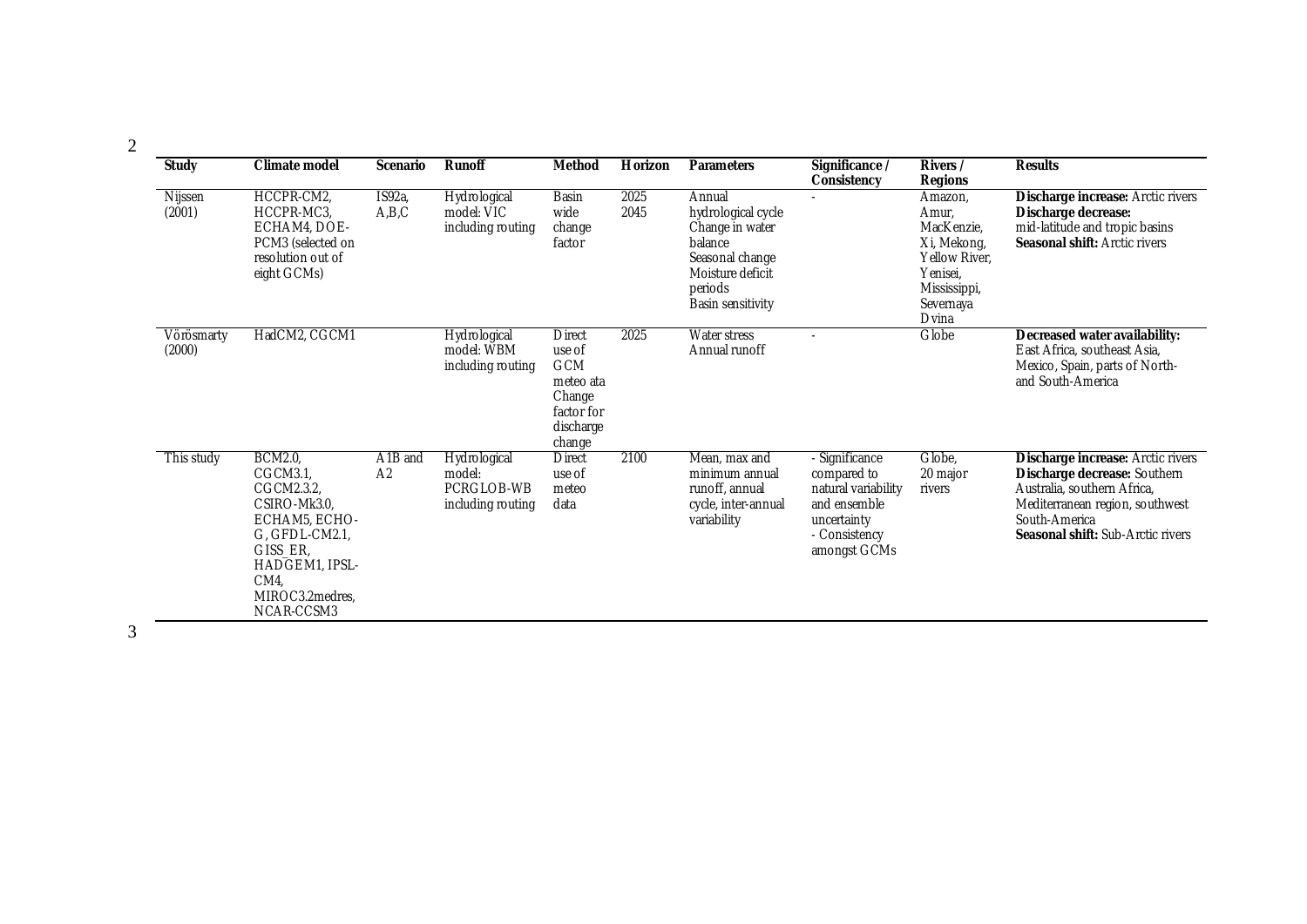## 4 **Supplementary Material B: Penman-Monteith vs Blaney-Criddle**

5 For most GCMs reference potential evaporation is calculated with a modification of the 6 Penman-Monteith equation (Allen et al., 1998; Van Beek, 2008; Sperna Weiland at al., 7 2010). However, for some GCMs several input variables (e.g. wind speed, air pressure, 8 radiation) required to calculate the Penman-Monteith evaporation were missing. For these 9 GCMs the Blaney-Criddle equation is used (Brouwer and Heibloem, 1986; Oudin et al., 10 2005). The Blaney-Criddle equation is a simple temperature based potential evaporation 11 estimator, whereas Penman-Monteith considers aerodynamics and radiation as well.

12 For several GCMs we compared potential evaporation calculated with the Penman-13 Monteith and the Blaney-Criddle equations and their resulting discharges. For brevity 14 results are only shown for the CGCM2.3.2 model (Fig. 11a and b). For most GCMs 15 potential evaporation calculated with the Penman-Monteith equation is high compared to 16 Blaney-Criddle potential evaporation in Northern Australia, the Sahara, Southern Africa, 17 the southwest US and Northern India and relatively low for Europe, the northen US, 18 Canada, Russia, southeast Asia and the Amazon. However, only for specific periods, and 19 in regions where evaporation limitation by soil moisture conditions is small, deviations in 20 potential evaporation will introduce deviations in actual evaporation and runoff. Fig. 11c 21 shows the percentage difference in discharge calculated using either the Blaney-Criddle 22 or the Penman-Monteith potential evaporation. Deviations are large for the northern 23 regions of the northern Hemisphere, the Amazon basin, Europe and parts of southeast 24 Asia where discharge calculated with Penman-Monteith potential evaporation is 25 relatively high. The Penman-Monteith based discharge is relatively low in arid regions, 26 the Indus basin and Himalayas. Unfortunately hydrological studies are restricted to the 27 available GCM datasets and, since not all required Penman-Monteith variables are 28 reported for all GCMs, the use of a simple temperature based equation like Blaney-29 Criddle can not be avoided. Still, for those GCMs where all variables were available we 30 preferred to use the FAO recommended Penman-Monteith equation (Allen et al., 1998).

31 In this study not the absolute discharge quantities, but the changes in average discharge 32 and discharge extremes were of interest. Therefore we analyzed the influence of using 33 either Blaney-Criddle or Penman-Monteith potential evaporation as input to the 34 hydrological model on the resulting discharge changes. Hereto discharge changes derived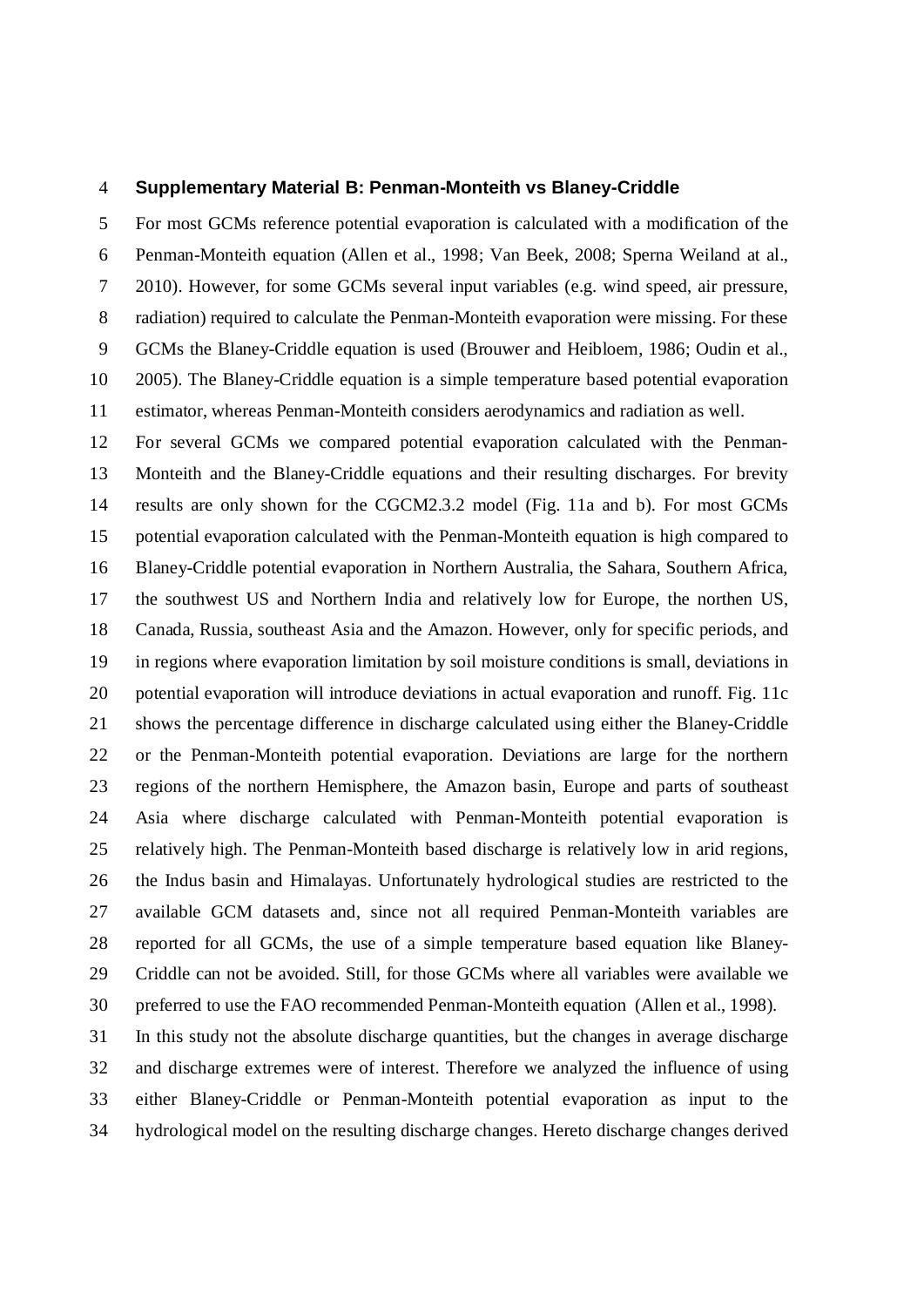35 with the hydrological model forced with Blaney-Criddle potential evaporation are 36 regressed on discharge changes derived with the hydrological model forced with Penman-37 Monteith potential evaporation (Fig. 12). For this analysis we used data from the first 38 realization of CGCM2.3.2 for the 20C3M experiment and A1B scenario. Overall, for 39 2100, the different potential evaporation equations result in similar directions of change. 40 There are two exceptions. The first is the direction of change for maximum discharge in 41 the MacKenzie, which is negative when using the Blaney-Criddle equation and positive 42 for the Penman-Monteith equation. This is a result of the large differences in absolute 43 discharge quantities for the MacKenzie which tend to be twice as high for the Penman-44 Monteith equation. The second exception is the Ganges where minimum discharge 45 decreases with the Penman-Monteith method, while it increases for the Blaney-Criddle 46 method. For the remaining catchments directions of change in minimum, maximum and 47 mean discharge are the same when using either two equations. In general the projected 48 changes follow the 1:1 slope, although differences in magnitude of projected change 49 exist.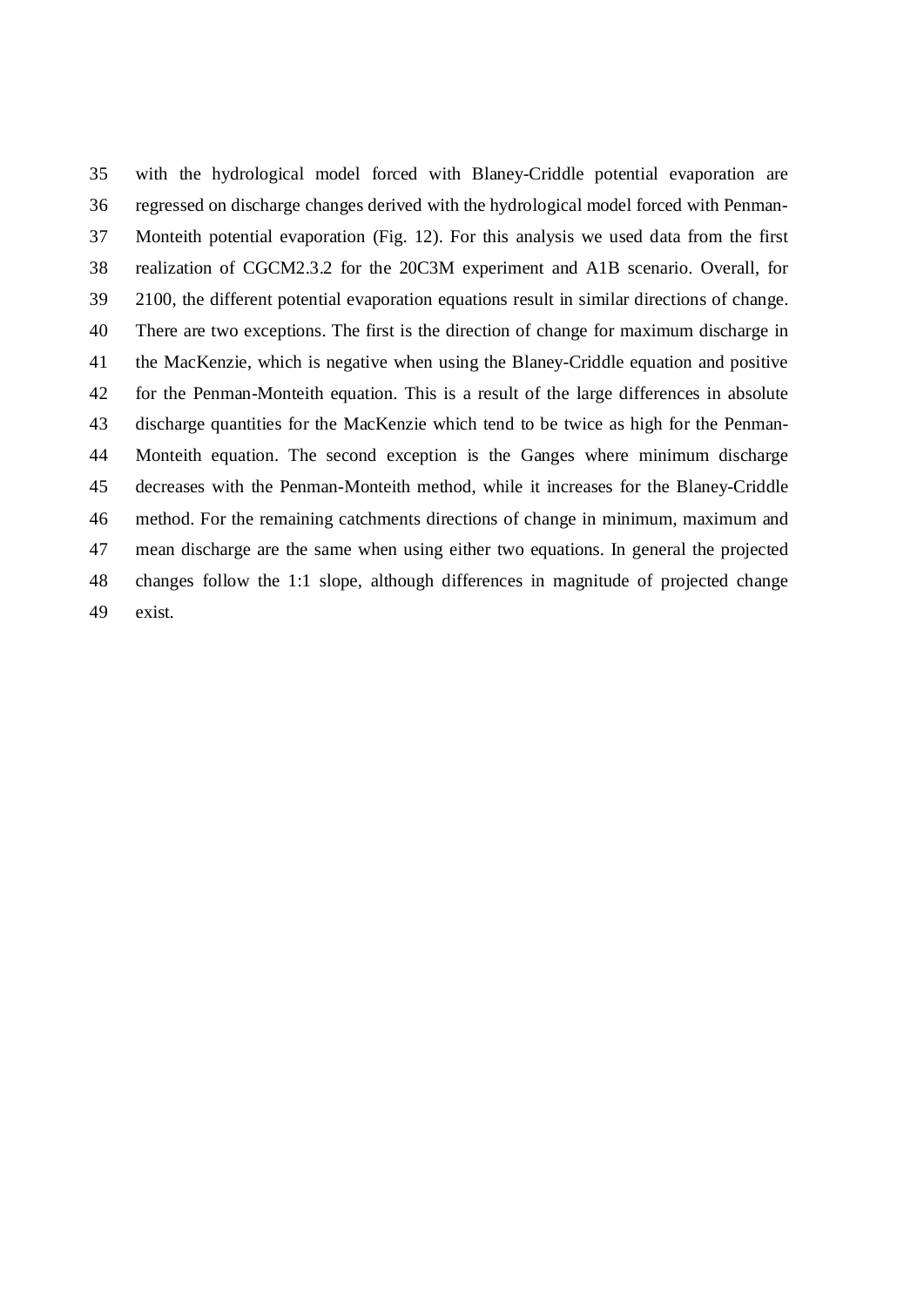

Figure 11: Maps with reference potential evaporation (m/day) and resulting percentage discharge difference (%). Fig. 11a. twenty year average reference potential evaporation (m/day) calculated with the Penman-Monteith equation. Fig. 11b. twenty year average reference potential evaporation (m/day) calculated with the Blaney-Criddle equation and Fig. 11c. percentage difference (%) between twenty year average discharges calculated with PCR-GLOBWB from either Penman-Monteith or Blaney-Criddle.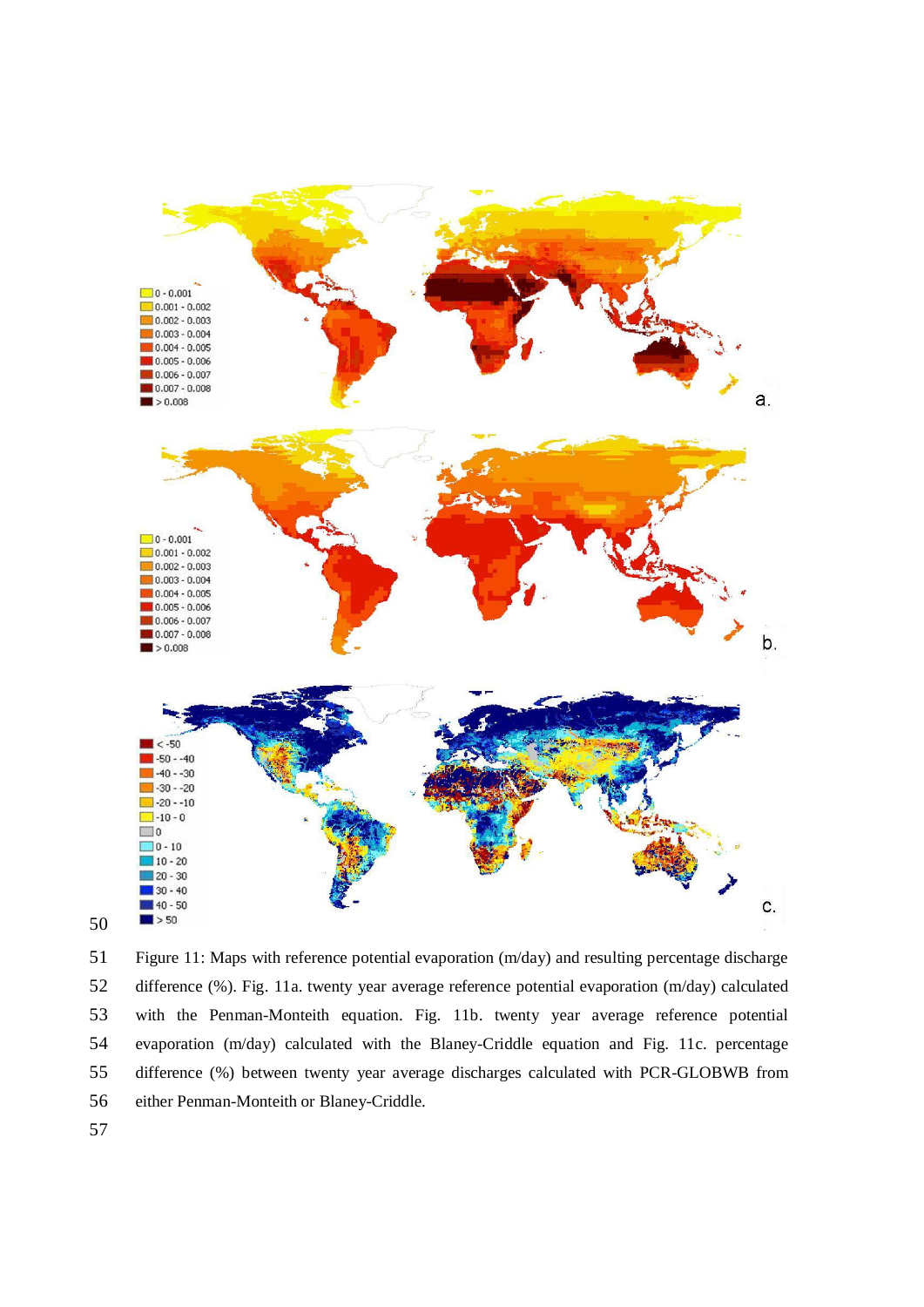

Figure 12: Percentage change in discharge calculated using potential evaporation derived with Blaney-Criddle vs Penman-Monteith. Black dots represent projected change in average discharge, grey dot represent changes in high flows (Qmax), white dots represent changes in low flows (Qmin). The solid line represents the 1:1 slope.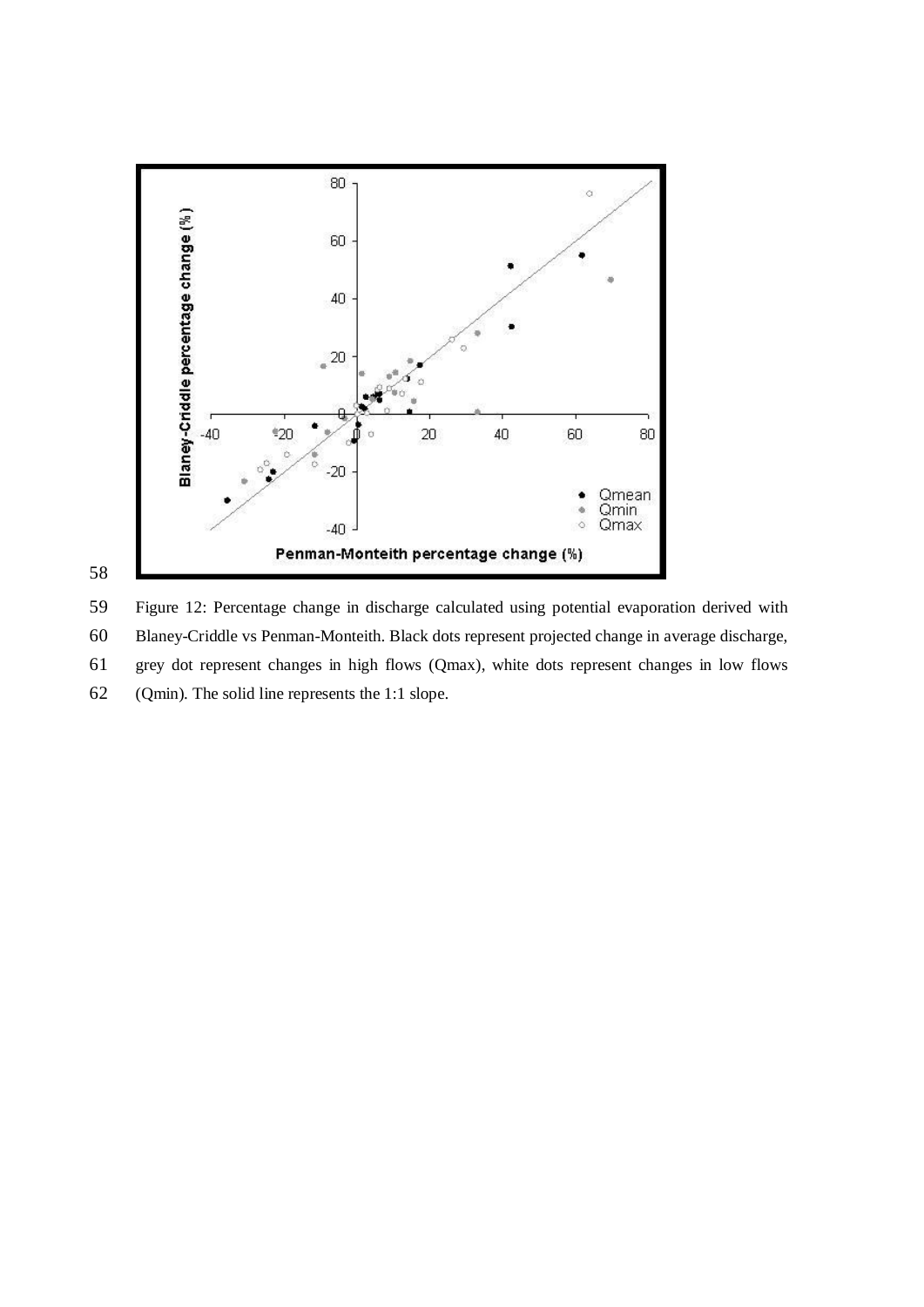## 63 **Supplementary Material C: Consistency of change for multiple realizations**  64 **of one GCM**

65 For CGCM2.3.2, the GCM with the highest number of realizations for both the 20C3M 66 experiment and the A1B scenario, we calculated change in discharge by 2100 for all five 67 available realizations. Boxplots of projected changes for the 19 catchments are shown in 68 Fig. 13a. Fig. 13b shows boxplots of changes projected by the twelve individual GCMs 69 included in our ensemble. The boxplots of the five realizations of CGCM2.3.2 cover 70 much smaller ranges than the boxplots derived from the ensemble of GCMs. 71 Furthermore, for 13 out of 19 catchments the direction of change is consistent for all five 72 realizations of the CGCM2.3.2 model. In Fig. 14a a global map with the number of 73 CGCM2.3.2 realizations projecting change in the dominant direction (the direction of 74 change projected by the majority of GCMs) is shown. For 55% of the globe all five 75 realizations agree on the projected direction of change, for 81% of the globe at least four 76 realizations agree on the direction of change and for the remaining 19% only three 77 realizations are consistent.

78 From these results two conclusions can be drawn. Firstly, Fig. 13 shows the inter-model 79 uncertainty is much larger than the intra-model uncertainty, at least for the GCM data we 80 have at our disposal. And secondly, for the majority of catchments the projected 81 directions of change are consistent for the five realizations. This indicates that including 82 different numbers of realizations for the individual GCMs in our ensemble would result 83 in overweighting the direction of change projected by the GCMs with multiple 84 realizations. Therefore we restricted ourselves to a single realization for each of the 85 twelve GCMs included in the ensemble.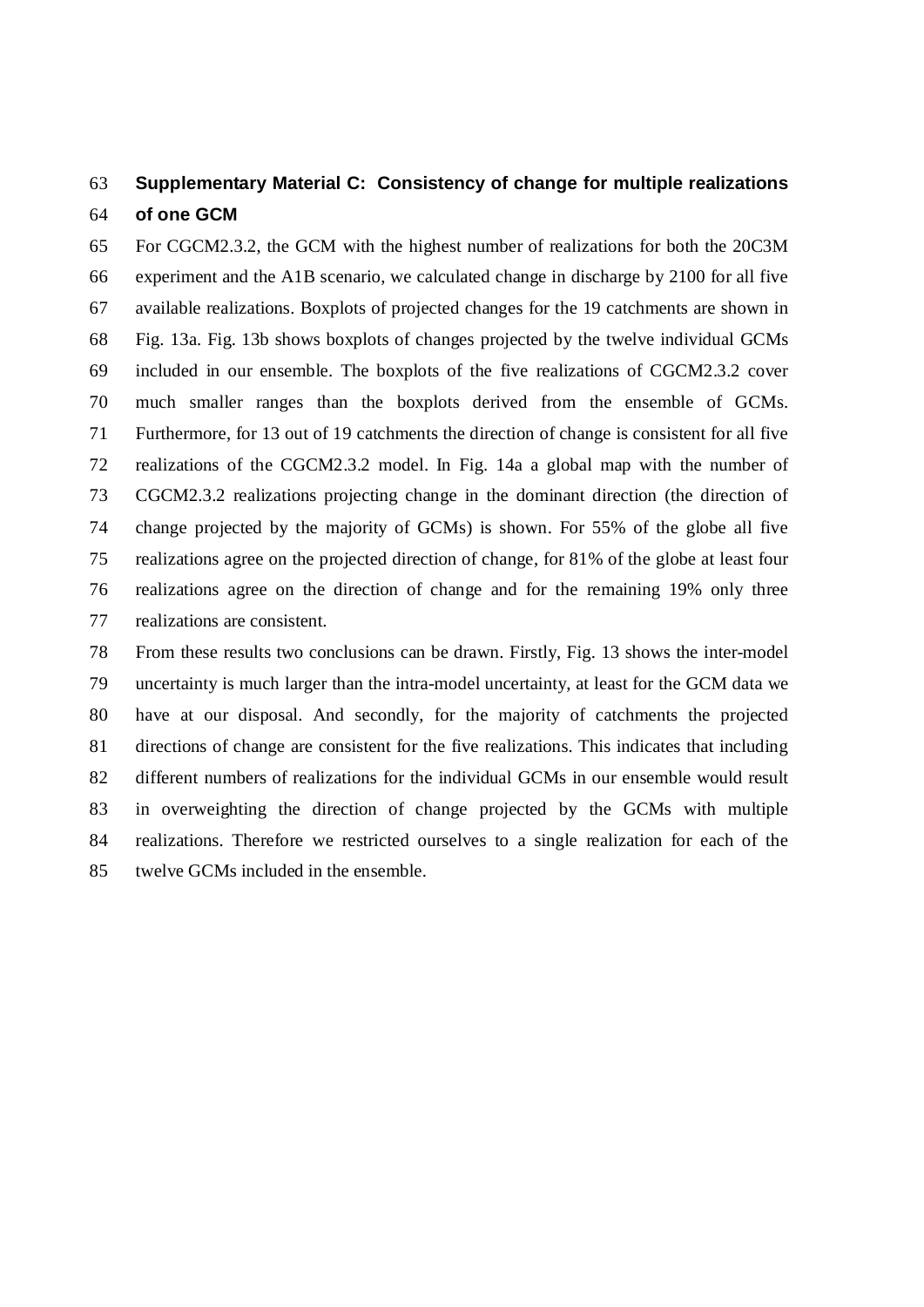

Figure 13a. Boxplots of changes projected by the five available realizations of the GCM CGCM 2.3.2 for the A1B scenario for 2100. Whiskers mark the maximum and minimum projected changes, boxes span the quartile range and horizontal dashes represent the median of projected changes. Figure 13b. same as Fig. 13a. but now for the changes projected by the ensemble of 12 GCMs.